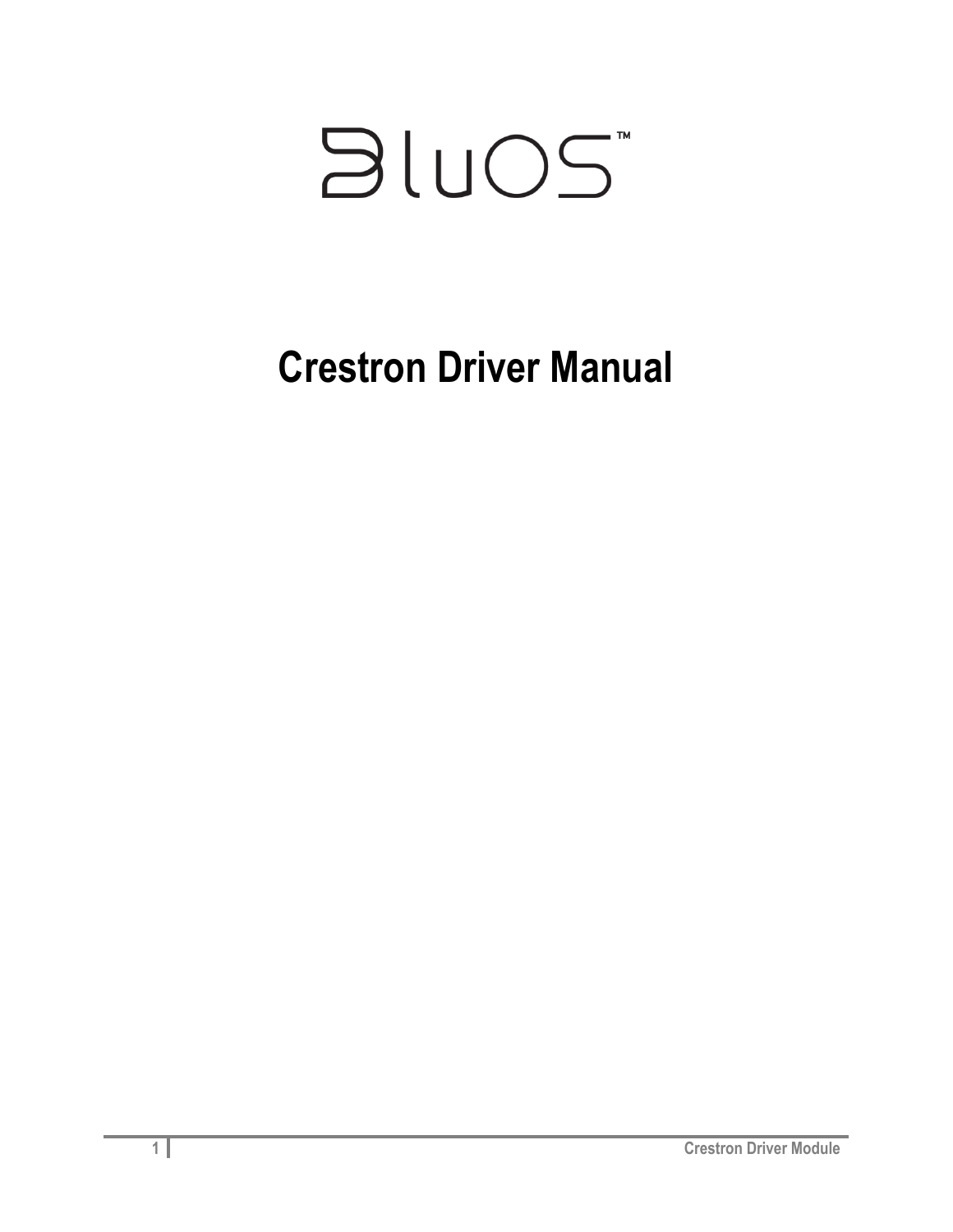#### ©2015-2019 LENBROOK INDUSTRIES LIMITED

All rights reserved.

No part of this publication may be reproduced, stored or transmitted in any form without the written permission of Lenbrook Industries Limited. While every effort has made to ensure the contents are accurate at the time of publication, features and specifications may be subject to change without prior notice.

| <b>Revision History</b>                                       |            |         |                                                                                                                    |
|---------------------------------------------------------------|------------|---------|--------------------------------------------------------------------------------------------------------------------|
| <b>Version</b><br><b>Date</b><br>Author<br><b>Description</b> |            |         |                                                                                                                    |
| 0.9                                                           | 01/12/2017 | Eric D. | Draft                                                                                                              |
| 2.0                                                           | 06/12/2017 | Gary S. | Reformatted. First public release. Supports driver v2.0.0.                                                         |
| 2.2                                                           | 3/26/2018  | Eric D. | Added missing signal descriptions from previous revision. Added new<br>signals introduced by module version 2.2.0. |
| 2.4                                                           | 11/26/2019 | Garv S. | Updated for driver v2.4.0.                                                                                         |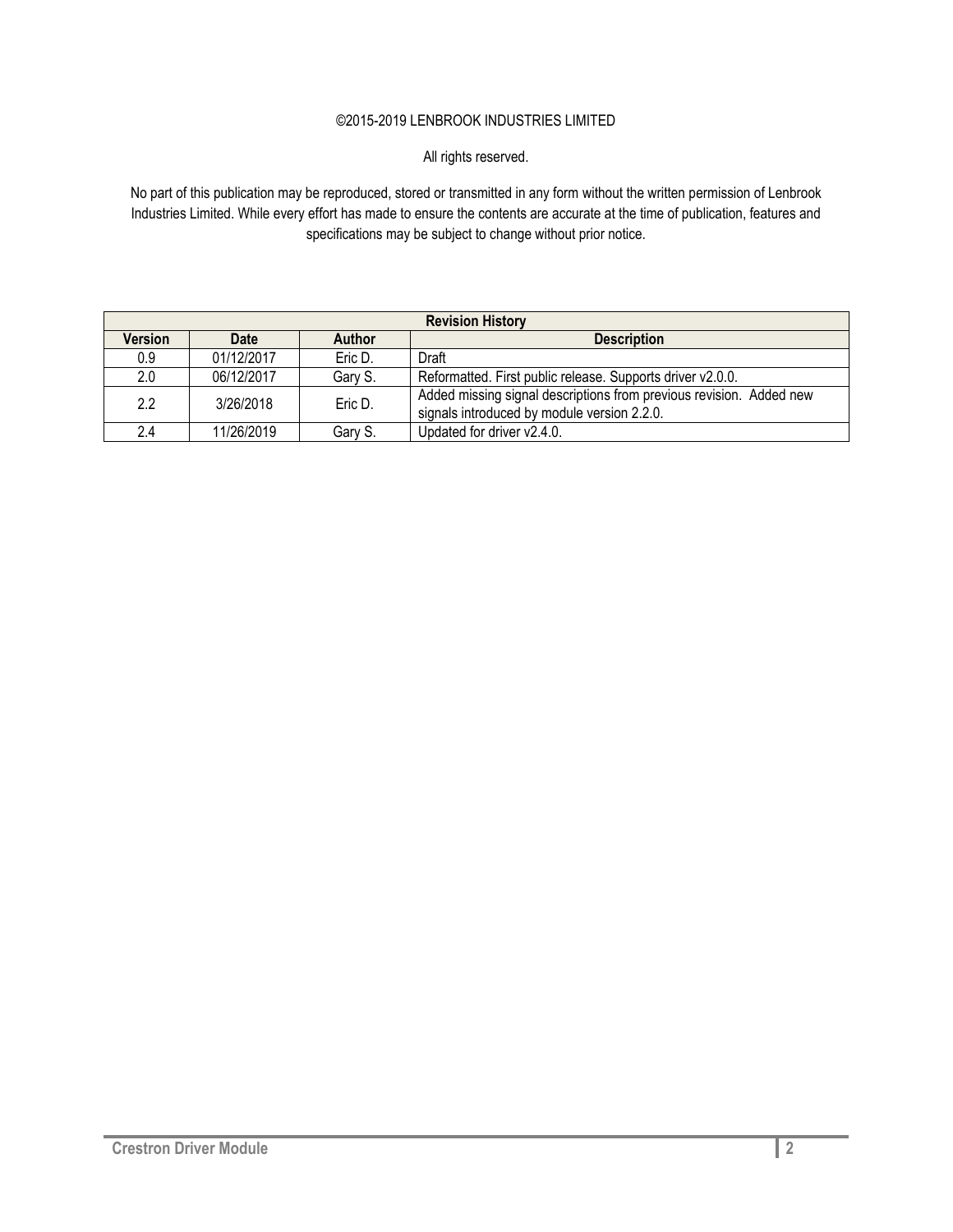## **Table of Contents**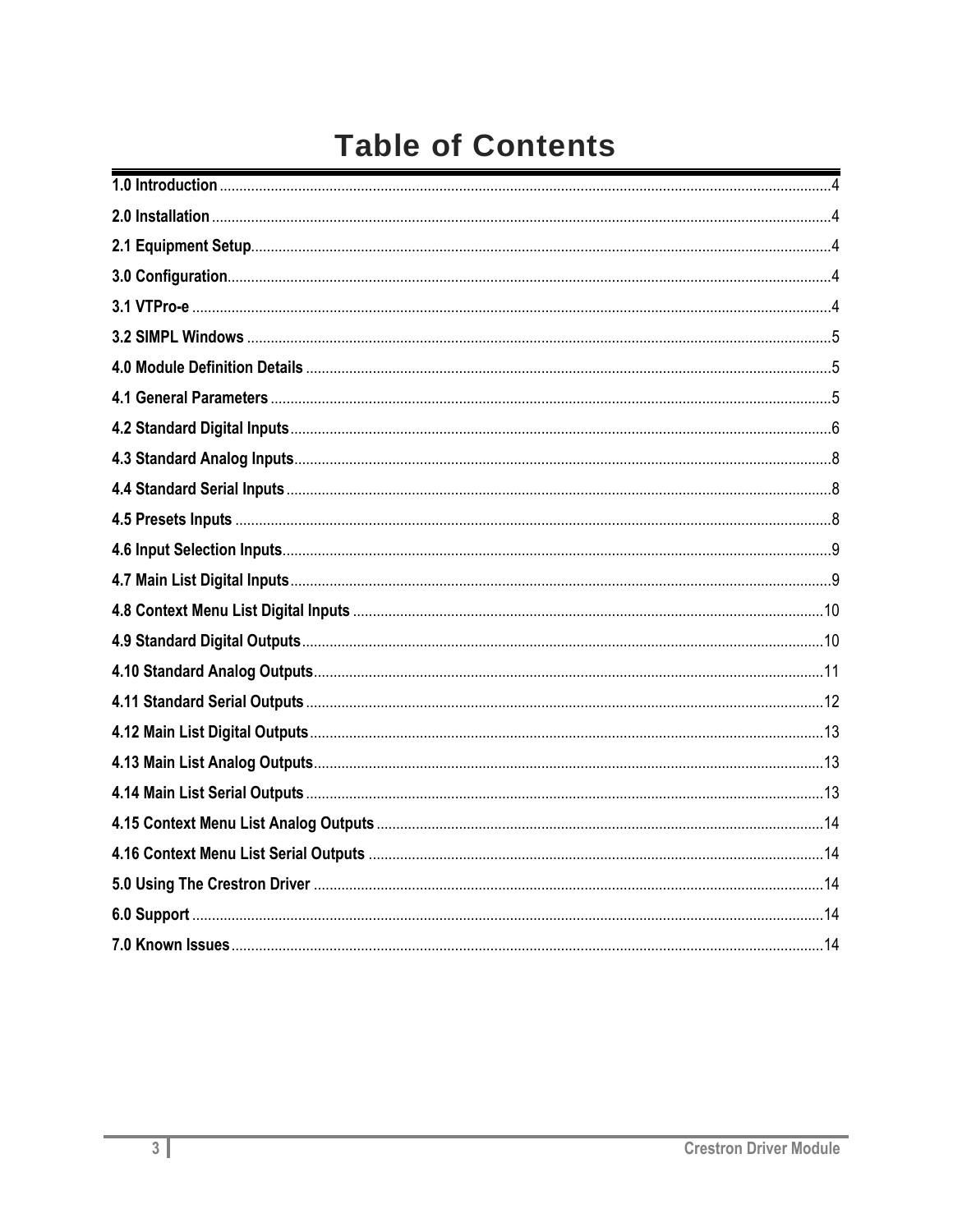# <span id="page-3-0"></span>1.0 Introduction

This document describes how to install, configure and use the BluOS Crestron driver module. It provides playback control, now playing information, service browsing (with search where capable), preset recall, and current play queue information. A single instance of this module can be used to control a single statically-assigned player, or it can be used to select different players at run time – allowing the programmer to add a copy of the module per user interface instead of per player. The latter method is illustrated in the accompanying example program. The module was designed for use with a Subpage Reference List Smart Graphics Object in order to enhance the user's browsing experience. An additional Dynamic Button List Object is used for a popup-style context menu under certain conditions. The module package includes the BluOS Player SIMPL Windows module (.umc), the BluOS Device SIMPL+ module (.usp/ush), the BluOS SIMPL# library (.clz), an example program (.smw), and example VTPro-e user interface projects (.vtp). The module files (.umc, .usp/ush, and .clz) should either be copied into the same directory as the program you are working on, or placed into the appropriate centralized user modules folder so that they are available in SIMPL Windows.

## <span id="page-3-1"></span>2.0 Installation

Ensure that your Crestron processor is running firmware v1.502.3079.17847 or later before installing. Also ensure that your players are running the latest version of BluOS firmware.

#### <span id="page-3-2"></span>2.1 Equipment Setup

The native BluOS App for iOS/Android must be used to initially configure the player, set up Presets, save Playlists, add Network Shares, Upgrade the BluOS software, etc. The player must be upgraded to BluOS version 2.14.0 or later in order for the module to communicate with the player properly. The module requires you to know the IP address of the player. You can find this by selecting the player and going to Help->Diagnostics from within the BluOS App. It is highly recommended that DHCP reservations are set up for all players on the network so that new addresses are not automatically assigned in the future by the network's DHCP server/router.

## <span id="page-3-3"></span>3.0 Configuration

The Crestron driver has to be configured properly in order for all BluOS devices in the same network to work well together.

#### <span id="page-3-4"></span> $3.1$  VTP $f$  $0 - e$

It is recommended that you examine and even copy from the included example user interface projects when implementing in your own projects. Take care when adjusting the press and visibility joins to fit your join scheme. Make sure the Main List and Context Menu List are copied into your projects and compiled before synchronizing the Smart Graphics Extenders in SIMPL Windows.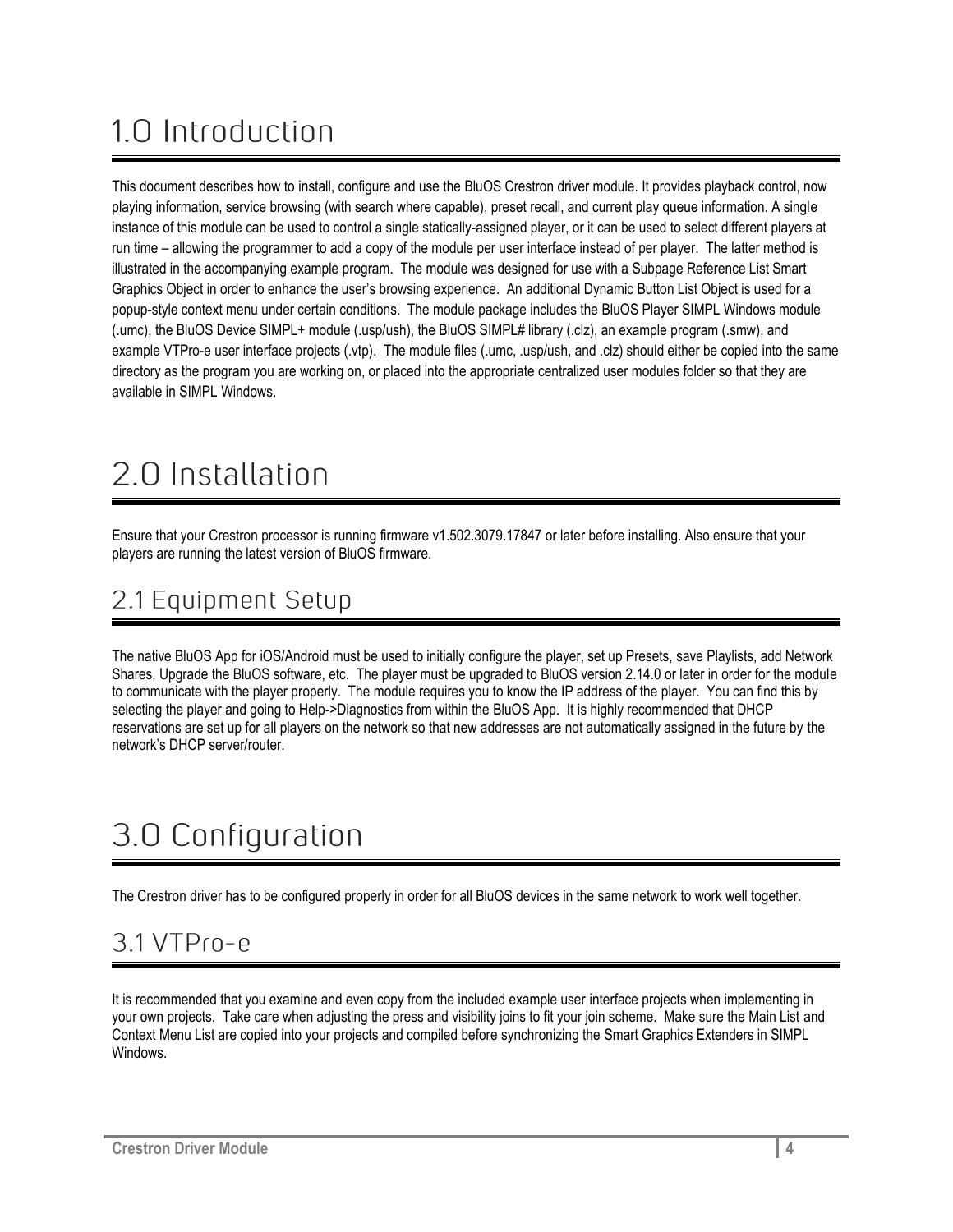#### <span id="page-4-0"></span>3.2 SIMPL Windows

The module requires that the IP Address parameter be filled out, but this address can be overridden at run time by the [Device IP Address] serial input. The value of this input must include the port number as shown in the example (i.e. <IP Address>:<Port Number>). The TCP port number determines which player the module will control within units that contain multiple outputs (like the CI850). For single-output units, port 11000 (Output 1) should be used. For outputs 2 thru 4, use ports 11010, 11020 and 11030, respectively.

It is recommended that the Enable Polling input be driven low when the player is not in use by any user interfaces. While this signal is high, the module will perform a Status poll on the player once per second in order to populate the user interface with playback metadata. Note that the [Device IP\_Address] can be changed while the Enable\_Polling signal is being held high.

To quickly have SIMPL fill out all the signal names for you, open the module in detail view and press Ctrl-Shift-B. You can then use F9 to change the signal prefix. When connecting the module to your user interface hardware definition, carefully attach the standard VTPro-e joins as defined by your project. Then expand each List section of the module one-by-one. Highlight all signals in the group, and copy/paste them onto the corresponding Smart Graphic Extender section. Click on the first item in the group, hold Shift, and press the End key to highlight all visible signals from the first item to the end of the module definition. To adjust your selection to include only the items in the group you want to copy, continue to hold shift and click on the last item in the group.

## <span id="page-4-1"></span>4 0 Module Definition Details

These are the specific parameters for each of the modules.

#### <span id="page-4-2"></span>4.1 General Parameters

| Name              | <b>Description</b>                                                                                                                                                                                                                       | Notes/Examples                                                                                                                                                                                                                                                                                          |
|-------------------|------------------------------------------------------------------------------------------------------------------------------------------------------------------------------------------------------------------------------------------|---------------------------------------------------------------------------------------------------------------------------------------------------------------------------------------------------------------------------------------------------------------------------------------------------------|
| <b>IP Address</b> | String parameter that specifies the IP<br>address of the player this module will<br>control by default.                                                                                                                                  | Note that since players use DHCP by<br>default, it is highly recommended to set<br>up DHCP leases in the router or DHCP<br>server so that this address does not get<br>changed at run time. This parameter will<br>be overridden by the<br>[Device_IP_Address] input if it ever<br>changes at run time. |
| Output Port       | String parameter with a list of values<br>specifying which TCP port the module<br>will communicate to the specified IP<br>address on. This determines which<br>Output the module will control on multi-<br>zone units such as the CI580. | This parameter will be overridden by the<br>[Device_IP_Address] input if it ever<br>changes at run time.                                                                                                                                                                                                |
| Reference         | String parameter for reference only.                                                                                                                                                                                                     | Entering "DEBUG" in this parameter will<br>enable debug mode on the module which<br>will print statements to the processor's<br>console output at run time. It is highly<br>recommended to NOT leave a system in<br>debug mode.                                                                         |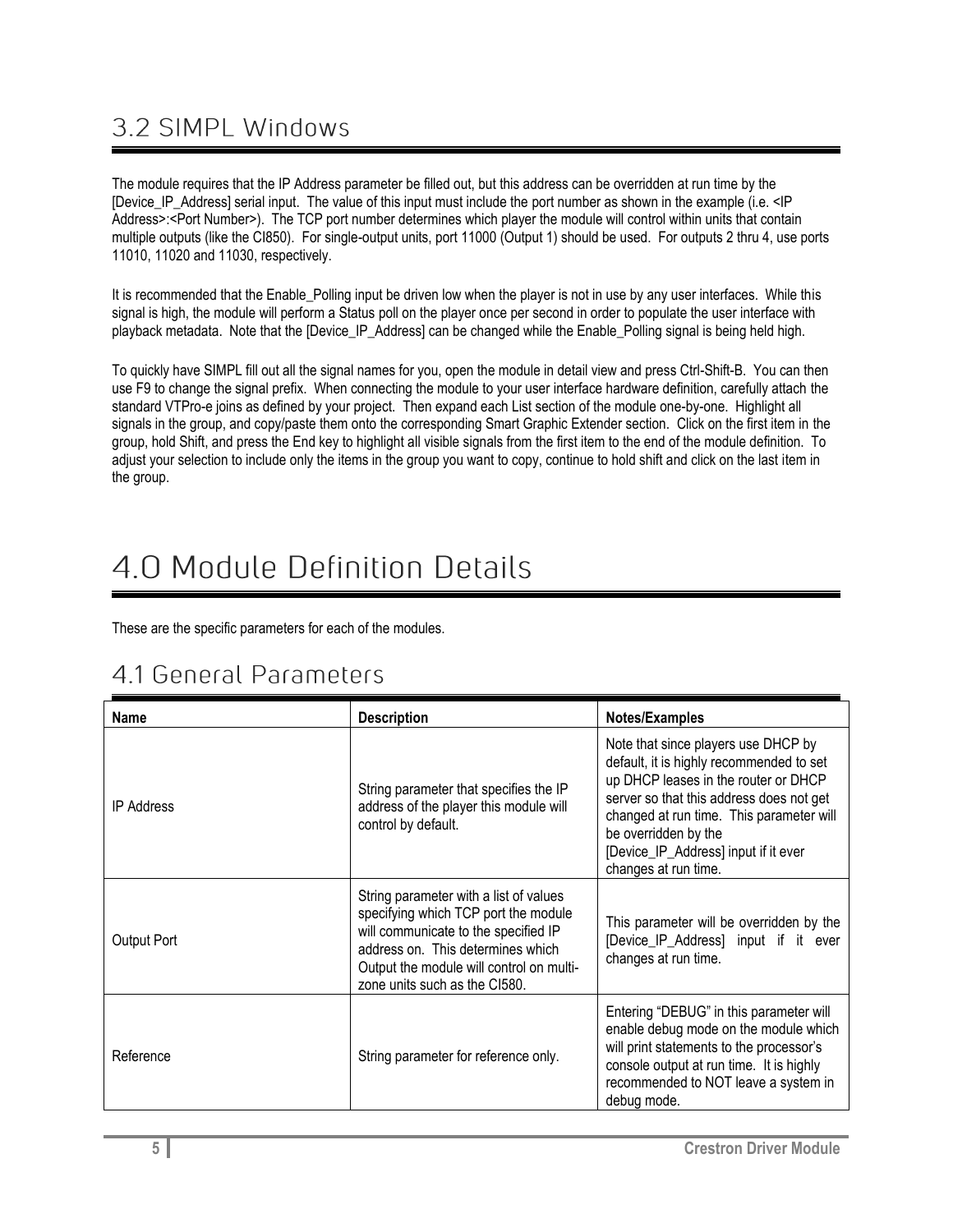### <span id="page-5-0"></span>4.2 Standard Digital Inputs

| <b>Name</b>        | <b>Description</b>                                                                                                                           | Notes/Examples                                                                                                                                                                                                                                                                                                                                                                           |
|--------------------|----------------------------------------------------------------------------------------------------------------------------------------------|------------------------------------------------------------------------------------------------------------------------------------------------------------------------------------------------------------------------------------------------------------------------------------------------------------------------------------------------------------------------------------------|
| Enable_Polling     | Latch this input high to enable Status<br>polling of the player at an interval of<br>once per second.                                        | It is recommended that this signal only<br>be latched high while a user interface is<br>actually viewing the player's controls.<br>Note that when this signal goes high,<br>the module performs a Services query<br>and an initial Browse query before<br>starting the polling cycle, so the first poll<br>request will not be sent for a few<br>seconds after setting this signal high. |
| Browse_Navigation  | This signal puts the module into<br>Browse mode which updates the<br>other visibility<br>List and<br>Main<br>elements on the user interface. | Browse mode is the default navigation<br>mode which is set the very first time the<br>Enable_Polling signal is driven high.                                                                                                                                                                                                                                                              |
| Presets_Navigation | This signal puts the module into<br>Presets mode which updates the<br>Main List and other visibility<br>elements on the user interface.      |                                                                                                                                                                                                                                                                                                                                                                                          |
| Queue_Navigation   | This signal puts the module into<br>Queue mode which updates the<br>other visibility<br>List and<br>Main<br>elements on the user interface.  | When selected from a different mode,<br>the current Queue is queried and if the<br>currently playing track is in the Queue,<br>the Main List will scroll to that item. If<br>not, the top 50 items of the Queue are<br>displayed in the Main List.<br>The<br>Browse_Next and Browse_Back signals<br>are used to scroll between "pages" of<br>the Queue - 50 items at a time.             |
| Play/Pause         | Pulse to send either the play or<br>pause command to the player based<br>on feedback as to the unit's current<br>state.                      |                                                                                                                                                                                                                                                                                                                                                                                          |
| [Play]             | Pulse to send a discreet Play<br>command to the player.                                                                                      | Optional signal.                                                                                                                                                                                                                                                                                                                                                                         |
| [Pause]            | Pulse to send a discreet Pause<br>command to the player.                                                                                     | Optional signal.                                                                                                                                                                                                                                                                                                                                                                         |
| [Stop]             | Pulse to send a discreet Stop<br>command to the player.                                                                                      | Optional signal.                                                                                                                                                                                                                                                                                                                                                                         |
| <b>Back</b>        | Pulse to send the playback Back<br>command (previous track) to the<br>player.                                                                | The Back command does not work<br>under certain player conditions.<br>The<br>Back_Button_Visibility output indicates<br>whether or not the Back command can<br>be issued.                                                                                                                                                                                                                |
| Skip               | Pulse to send the playback Skip<br>command (next track) to the player.                                                                       | The Skip command does not work<br>under certain player conditions.<br>The<br>Skip_Button_Visibility output indicates<br>whether or not the Skip command can                                                                                                                                                                                                                              |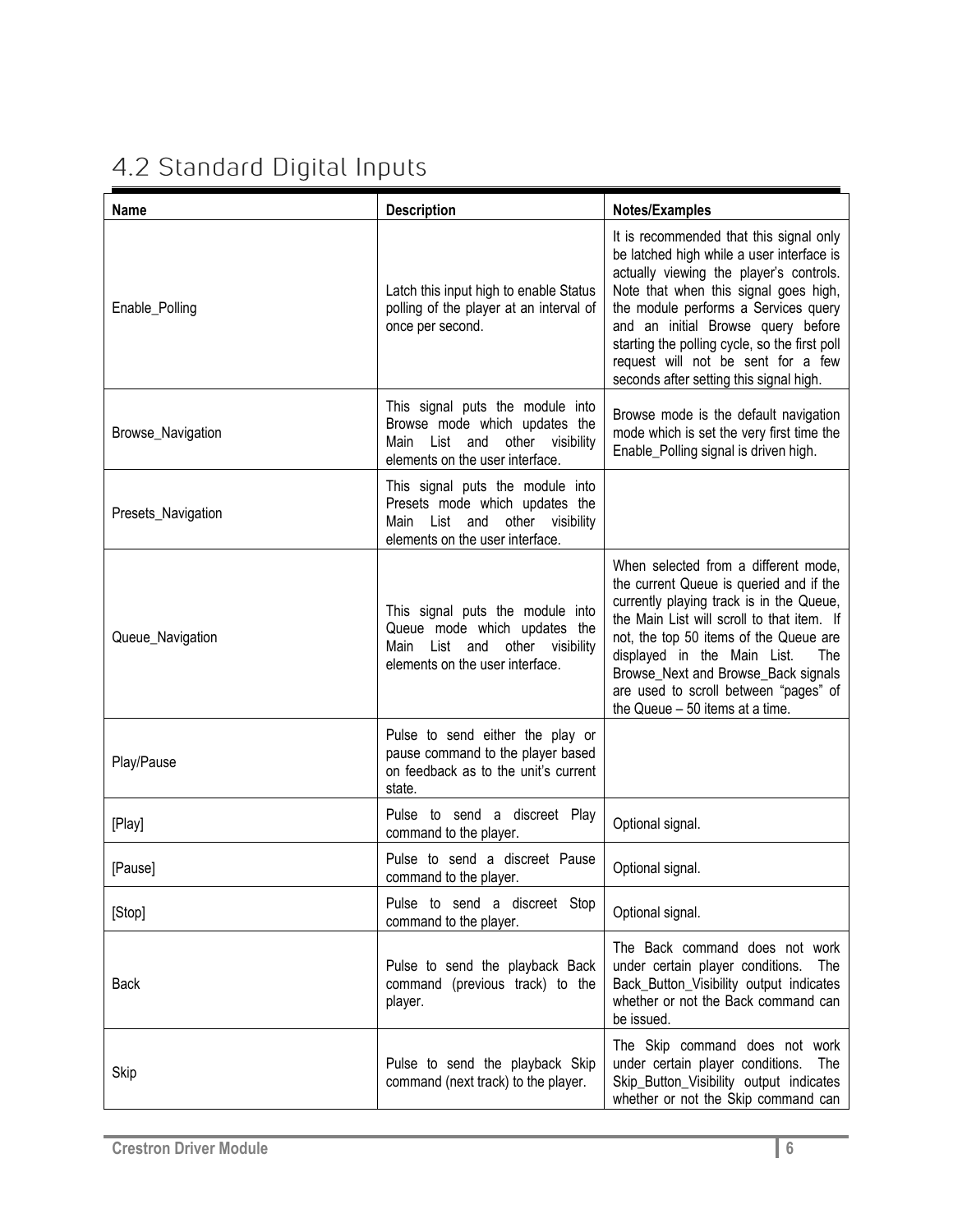|                                    |                                                                                                                                                                       | be issued.                                                                                                                                                                                     |
|------------------------------------|-----------------------------------------------------------------------------------------------------------------------------------------------------------------------|------------------------------------------------------------------------------------------------------------------------------------------------------------------------------------------------|
| Love                               | Pulse to send the Love command to<br>the player.<br>Often triggers the<br>Notification<br>Popup<br>subpage<br>to<br>appear.                                           | The Love command only applies to<br>services.<br>specific<br>The<br>Love_Button_Visibility output indicates<br>that the currently playing service can<br>accept the Love command.              |
| Ban                                | Pulse to send the Ban command to<br>the player.<br>Often triggers the<br>Notification Popup<br>subpage<br>to<br>appear.                                               | The Ban command only applies to<br>specific<br>services.<br>The<br>Ban_Button_Visibility output indicates<br>that the currently playing service can<br>accept the Ban command.                 |
| Shuffle                            | Pulse to send the Shuffle command<br>based on feedback from the player.                                                                                               |                                                                                                                                                                                                |
| Repeat                             | Pulse to send the Repeat command<br>based on feedback from the player.                                                                                                | This input will cycle between Off,<br>Repeat All, and Repeat One.                                                                                                                              |
| Now_Playing_Toggle                 | Pulse to toggle visibility of the Now<br>Playing popup subpage.                                                                                                       |                                                                                                                                                                                                |
| Play_All                           | Pulse to send the Play All command<br>to the player.                                                                                                                  | The Play All functionality is based on<br>the current list context. Therefore, a<br>Play_All_Button_Visibility output signal<br>has been added to indicate when this<br>function is available. |
| Browse_Home                        | Pulse to perform a top-level Browse<br>query which updates the Main List to<br>display the root browsing level<br>consisting of the services set up on<br>the player. |                                                                                                                                                                                                |
| Browse_Next                        | Pulse to display the next page of<br>Browse results.                                                                                                                  | This signal only pertains to certain<br>browsing<br>contexts.<br>The<br>Browse_Next_Button_Visibility<br>output<br>indicates that the current context has a<br>next page.                      |
| Browse_Back                        | Pulse to display the previous page of<br>Browse results.                                                                                                              | This signal only pertains to certain<br>contexts.<br>browsing<br>The<br>Browse_Back_Visibility output indicates<br>that the current context has a previous<br>page.                            |
| Search_Toggle                      | Pulse to toggle the Search Text<br>Entry popup subpage.                                                                                                               |                                                                                                                                                                                                |
| Search_Subpage_Transition_Complete | Input coming from the user interface<br>indicating that the Search Text Entry<br>subpage has appeared.                                                                | Used to set the focus to the text entry<br>box, popping up the user interface's<br>keyboard.                                                                                                   |
| Search_Enter                       | Pulse<br>to<br>send<br>the<br>current<br>Search_Text_Entry serial input in a<br>search query to the player.                                                           |                                                                                                                                                                                                |
| Search_Clear                       | Pulse<br>to<br>clear<br>the<br>current<br>Search_Text_Entry serial input.                                                                                             | Also clears the Search_Text_Feedback<br>output for visual confirmation.                                                                                                                        |
| Context_Menu_Close                 | Pulse to close the Context Menu<br>popup subpage if open.                                                                                                             |                                                                                                                                                                                                |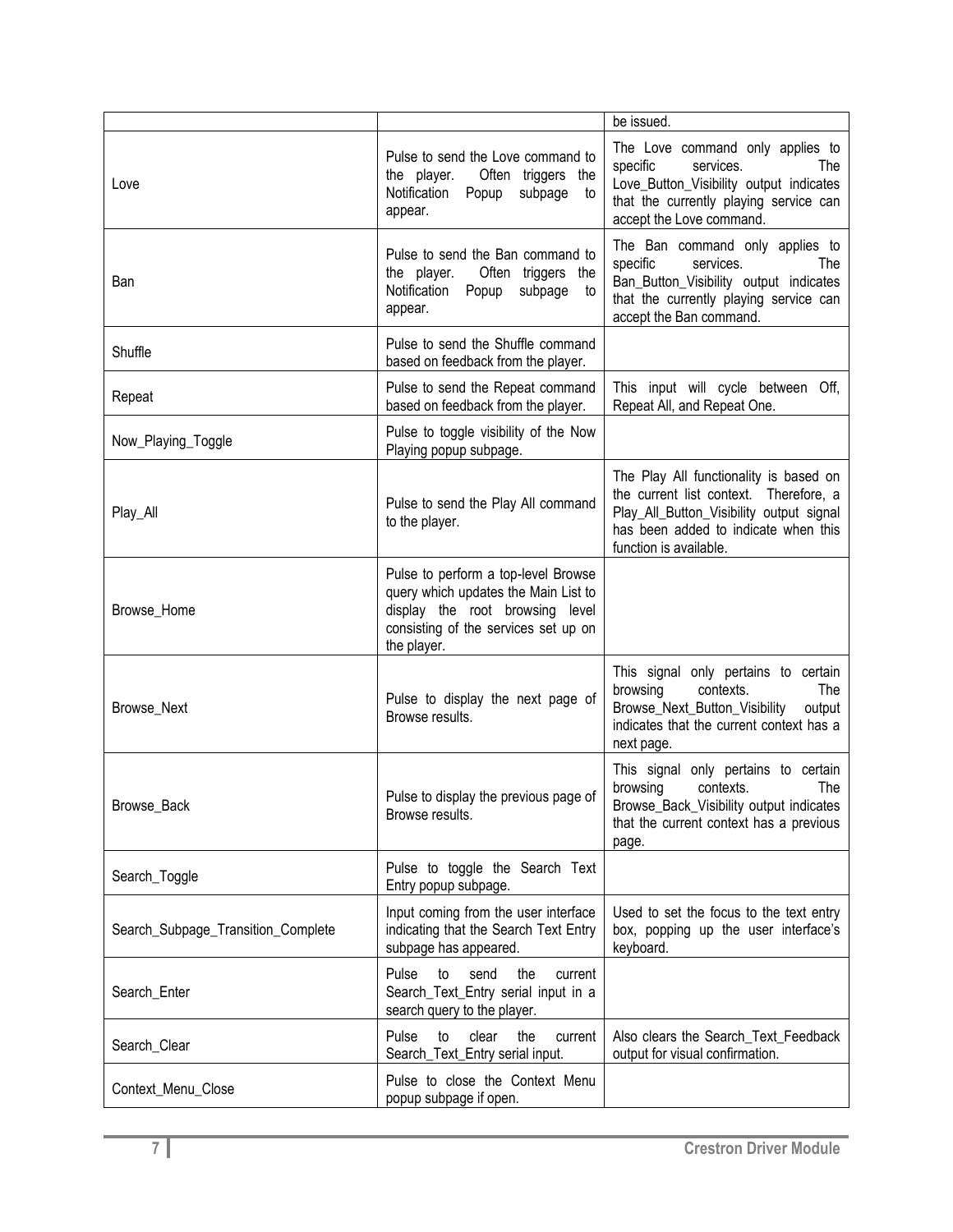| Error OK      | Pulse to clear the Error Message<br>popup subpage.    | Often during error conditions, polling is<br>interrupted. This input will restart the<br>polling cycle. |
|---------------|-------------------------------------------------------|---------------------------------------------------------------------------------------------------------|
| [Volume_Up]   | Momentary input to raise the volume<br>of the player. | Optional signal.                                                                                        |
| [Volume_Down] | Momentary input to lower the volume<br>of the player. | Optional signal.                                                                                        |

## <span id="page-7-0"></span>4.3 Standard Analog Inputs

| <b>Name</b>     | <b>Description</b>                                                             | <b>Notes/Examples</b>                                   |
|-----------------|--------------------------------------------------------------------------------|---------------------------------------------------------|
| [Volume Slider] | Analog input for setting the volume of<br>the player to a specific percentage. | Value range (0%-100% or 0d-65535d).<br>Optional signal. |

#### <span id="page-7-1"></span>4.4 Standard Serial Inputs

| Name                | <b>Description</b>                                                                                                                                                                                          | Notes/Examples                                                                                                                                                                           |
|---------------------|-------------------------------------------------------------------------------------------------------------------------------------------------------------------------------------------------------------|------------------------------------------------------------------------------------------------------------------------------------------------------------------------------------------|
| Search_Text_Entry   | Serial input intended to be driven by the<br>Output Text Serial Join of a Text Entry<br>object in VTPro-e. This serial input is<br>sent in a search query when the<br>Search_Enter digital input is pulsed. |                                                                                                                                                                                          |
| [Device_IP_Address] | Overrides the IP Address parameter (or<br>any previously sent address on this<br>signal) and will cause the module to<br>start communicating with the new<br>address.                                       | Must be of the format:<br><ip address="">:<tcp port=""><br/>Optional signal that does not need to be<br/>defined if not controlling more than one<br/>player from the module.</tcp></ip> |

#### <span id="page-7-2"></span>4.5 Presets Inputs

| <b>Name</b>       | <b>Description</b>                                                                                                                                                                                                                                                          | Notes/Examples                                                                                      |
|-------------------|-----------------------------------------------------------------------------------------------------------------------------------------------------------------------------------------------------------------------------------------------------------------------------|-----------------------------------------------------------------------------------------------------|
| [Next_Preset]     | Pulse to send the Next Preset command<br>to the player. This command will cycle<br>through all defined presets on the unit.<br>If this command is sent while the unit is<br>currently playing the highest numbered<br>preset, the lowest numbered preset will<br>be played. | Optional signal. At least one preset<br>must be defined in the unit for this signal<br>to function. |
| [Previous_Preset] | Pulse to send the Previous Preset<br>command to the player. This command<br>will cycle through all defined Presets on                                                                                                                                                       | Optional signal. At least one preset<br>must be defined in the unit for this signal<br>to function. |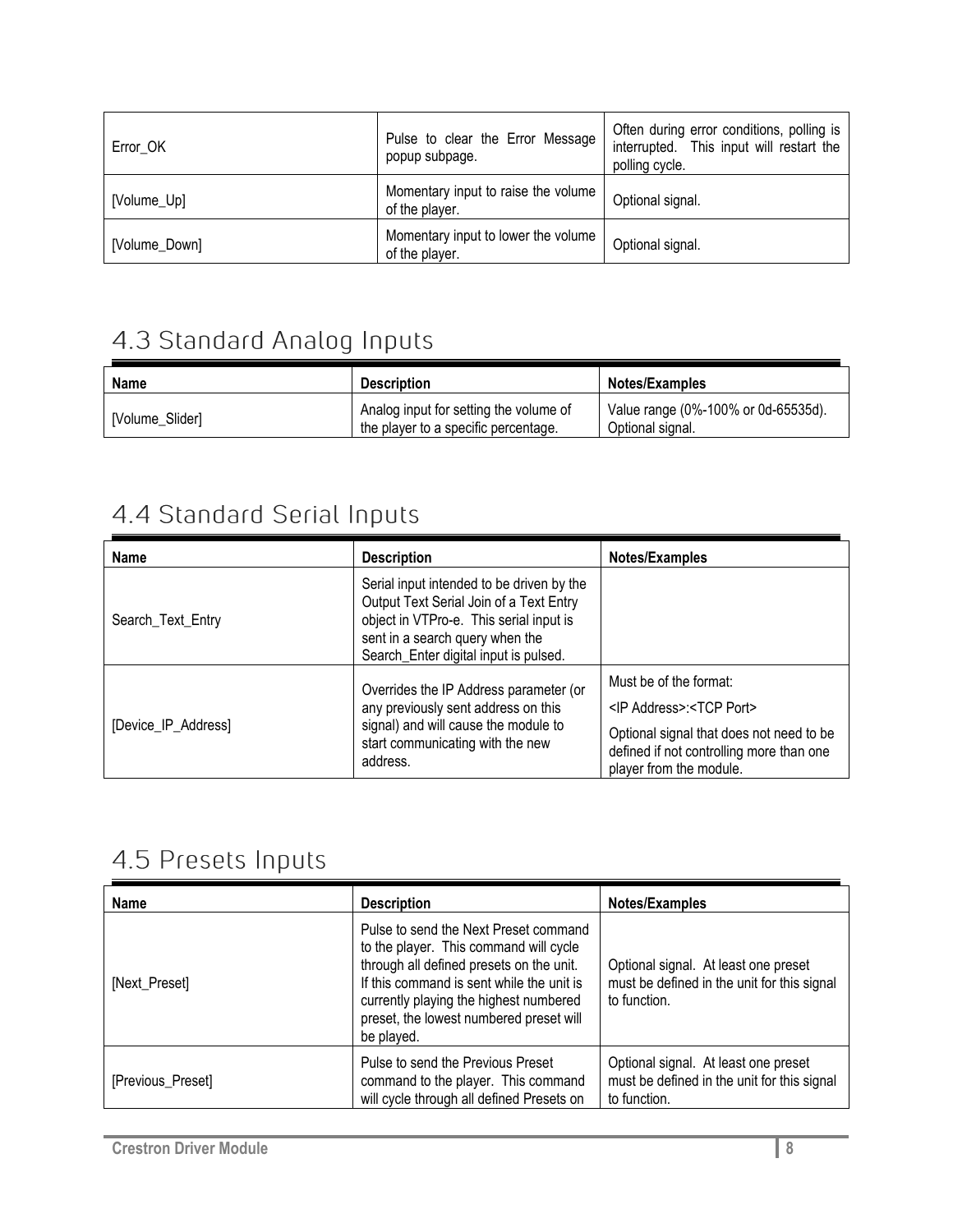|                   | the unit. If this command is sent while<br>the unit is currently playing the lowest<br>numbered preset, the highest numbered<br>preset will be played. |                                                                                                                        |
|-------------------|--------------------------------------------------------------------------------------------------------------------------------------------------------|------------------------------------------------------------------------------------------------------------------------|
| [PresetXX_Recall] | Pulse to recall the desired preset. This<br>command will only work if a preset with<br>the corresponding number is defined in<br>the unit.             | Optional signals. A preset with the<br>corresponding number must be defined<br>in the unit for the signal to function. |

#### <span id="page-8-0"></span>4.6 Input Selection Inputs

| <b>Name</b>        | <b>Description</b>                                                                                                                | Notes/Examples                                                                                         |
|--------------------|-----------------------------------------------------------------------------------------------------------------------------------|--------------------------------------------------------------------------------------------------------|
| [Select_Bluetooth] | Pulse to force an input switch to the<br>Bluetooth input on the unit. Any music<br>playing from a streaming service will<br>stop. | Optional signal. The unit must be<br>capable of Bluetooth in order for this<br>signal to function.     |
| [Select_Analog1]   | Pulse to force an input switch to the<br>Analog 1 input on the unit. Any music<br>playing from a streaming service will<br>stop.  | Optional signal. The unit must have an<br>analog input in order for this signal to<br>function.        |
| [Select_Analog2]   | Pulse to force an input switch to the<br>Analog 2 input on the unit. Any music<br>playing from a streaming service will<br>stop.  | Optional signal. The unit must have an<br>analog input in order for this signal to<br>function.        |
| [Select_Optical1]  | Pulse to force an input switch to the<br>Optical 1 input on the unit. Any music<br>playing from a streaming service will<br>stop. | Optional signal. The unit must have an<br>optical/spdif input in order for this signal<br>to function. |
| [Select_Optical2]  | Pulse to force an input switch to the<br>Optical 2 input on the unit. Any music<br>playing from a streaming service will<br>stop. | Optional signal. The unit must have an<br>optical/spdif input in order for this signal<br>to function. |

### <span id="page-8-1"></span>4.7 Main List Digital Inputs

| <b>Name</b>              | <b>Description</b>                                  | Notes/Examples                                                                                                                                                                                                                                                                                                             |
|--------------------------|-----------------------------------------------------|----------------------------------------------------------------------------------------------------------------------------------------------------------------------------------------------------------------------------------------------------------------------------------------------------------------------------|
| Main List SelectItemXX   | Selects the corresponding item in the<br>Main List. | The action that follows depends on the<br>navigation mode. In Browse mode, the<br>action is determined by the item type. In<br>the other modes, the item will start<br>playback. If an item's text is surround<br>by square braces "[]", it is simply a text<br>divider for readability and will not<br>perform an action. |
| Main_List_Context_ItemXX | Brings up the context menu for the                  | The options that appear in the context                                                                                                                                                                                                                                                                                     |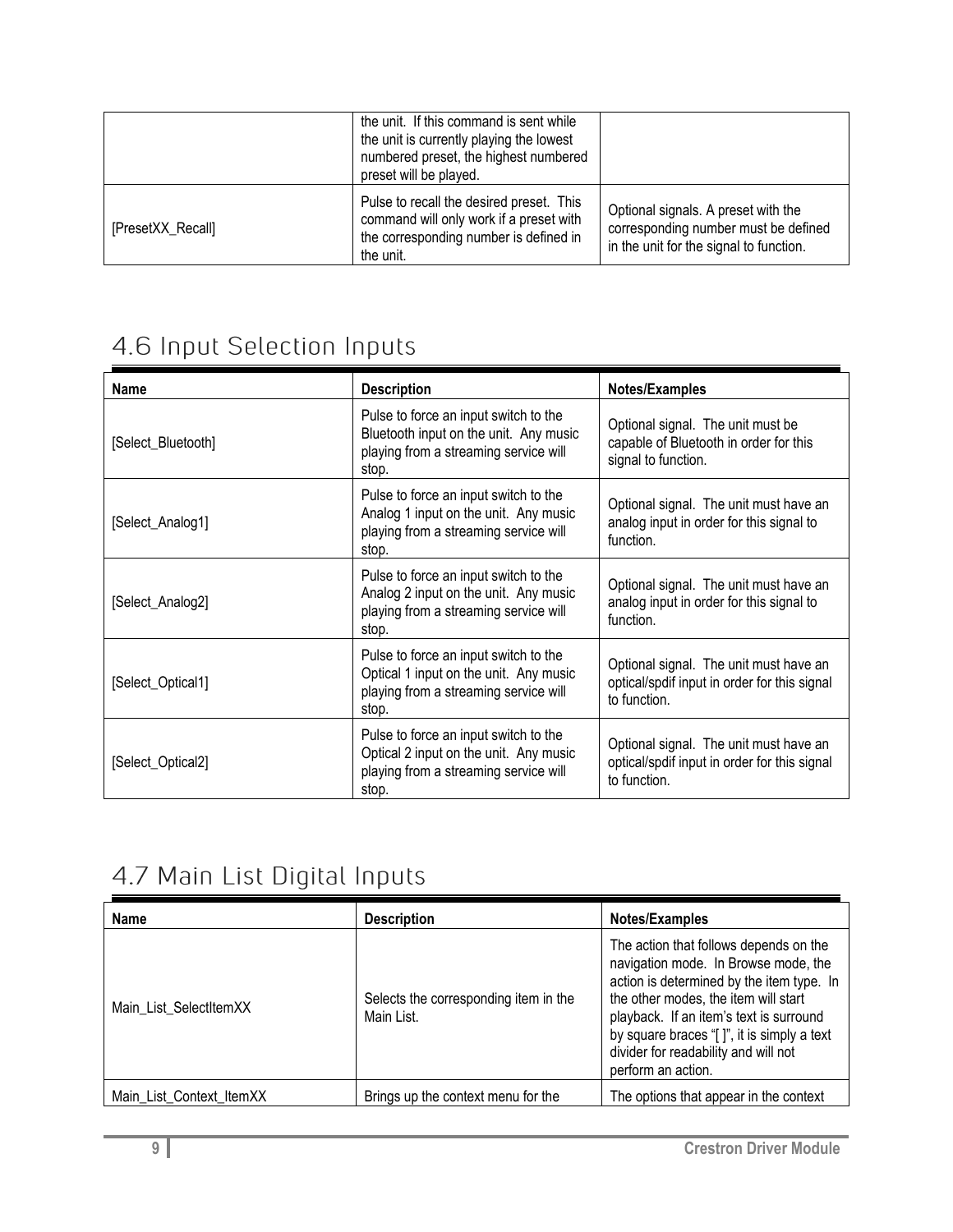| -----<br>∵item.<br>ənain<br>الان<br>cə | rvice and<br>.<br>ser<br>menu<br>.or<br>list<br>me<br>aepena |
|----------------------------------------|--------------------------------------------------------------|
|                                        | tvpe<br>iten                                                 |

## <span id="page-9-0"></span>4.8 Context Menu List Digital Inputs

| Name                      | <b>Description</b>                                          | <b>Notes/Examples</b>                                                                       |
|---------------------------|-------------------------------------------------------------|---------------------------------------------------------------------------------------------|
| Context Menu Select ItemX | Selects the corresponding item in the<br>Context Menu List. | The options that appear in the context<br>menu list depend on the service and<br>item tvpe. |

## <span id="page-9-1"></span>4.9 Standard Digital Outputs

| <b>Name</b>                 | <b>Description</b>                                                                                                                                                | Notes/Examples                                            |
|-----------------------------|-------------------------------------------------------------------------------------------------------------------------------------------------------------------|-----------------------------------------------------------|
| Browse_Navigation_Selected  | Indicates that the module is in Browse<br>mode.                                                                                                                   | Used to display/hide the Browse Home<br>button.           |
| Presets_Navigation_Selected | Indicates that the module is in Presets<br>mode.                                                                                                                  |                                                           |
| Queue_Navigation_Selected   | Indicates that the module is in Queue<br>mode.                                                                                                                    |                                                           |
| Back_Button_Visibility      | Indicates that the current playback<br>supports the Back command.                                                                                                 | Used to display/hide the Back (previous<br>track) button. |
| Skip_Button_Visibility      | Indicates that the current playback<br>supports the Skip command.                                                                                                 | Used to display/hide the Skip (next<br>track) button.     |
| Skip_Count_Visibility       | Indicates that the current playback<br>status has a limited number of skips.                                                                                      | Used to display/hide the skip count.                      |
| Love_Button_Visibility      | Indicates that the current playback has<br>an associated Love command that can<br>be sent to the service to point out that<br>the user likes the current track.   | Used to display/hide the Love button.                     |
| Ban_Button_Visibility       | Indicates that the current playback has<br>an associated Ban command that can<br>be sent to the service to point out that<br>the user dislikes the current track. | Used to display/hide the Ban button.                      |
| Shuffle_Button_Visibility   | Indicates that the current playback<br>supports the shuffle function.                                                                                             | Used to display/hide the Shuffle button.                  |
| Repeat_Button_Visibility    | Indicates that the current playback<br>supports the Repeat function.                                                                                              | Used to display/hide the Repeat button.                   |
| Now_Playing_Visibility      | Indicates that the Now Playing subpage<br>should be visible.                                                                                                      | Used to display/hide the Now Playing<br>subpage.          |
| Track_Length_Visibility     | Indicates that the current playback<br>status contains track progress<br>information.                                                                             | Used to display/hide the progress gauge<br>and time.      |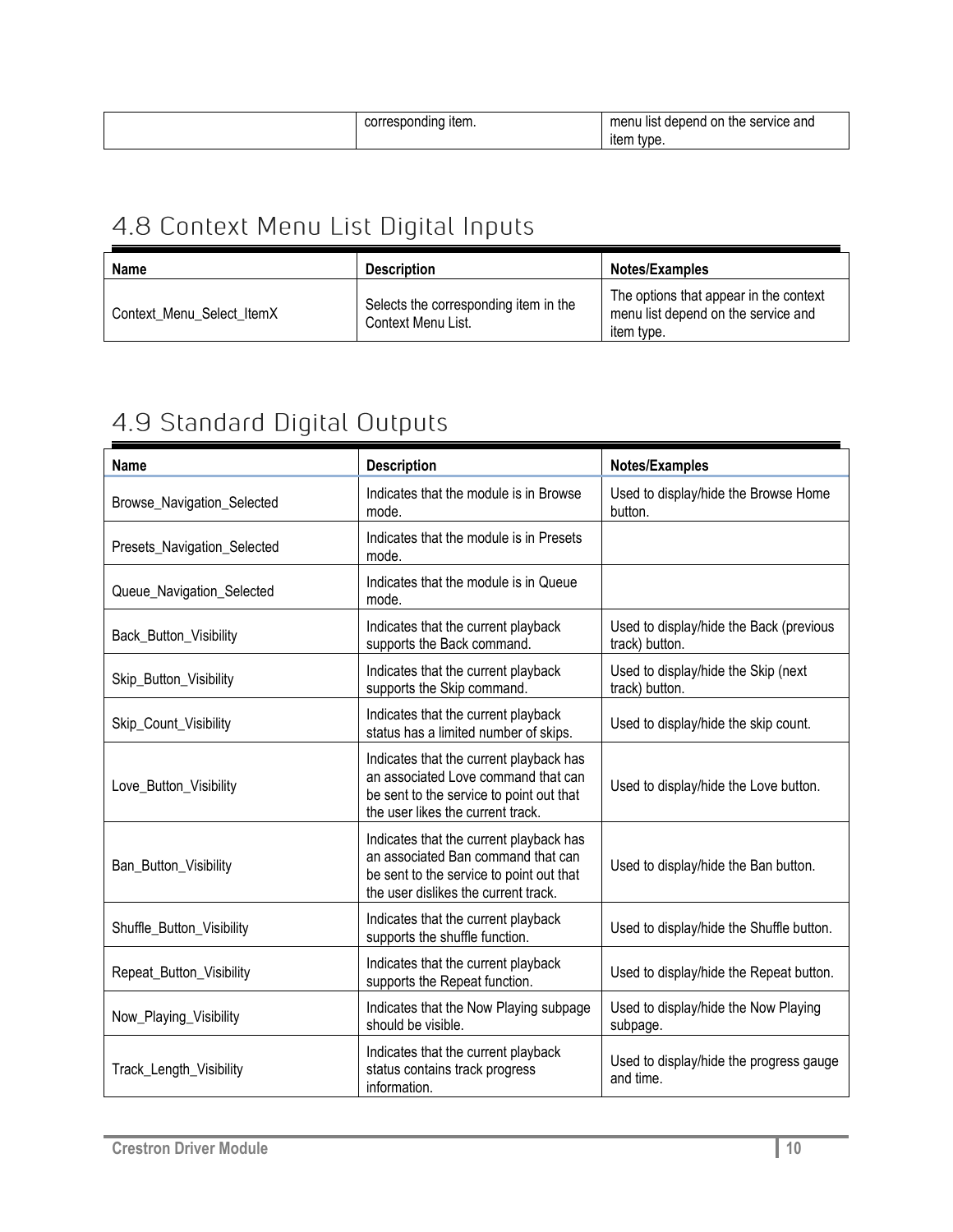| Notification_Visibility        | Indicates that an action has prompted a<br>notification message to be displayed to<br>the user.                                                                                  | Used to display/hide the Notification<br>Popup subpage.                                                             |
|--------------------------------|----------------------------------------------------------------------------------------------------------------------------------------------------------------------------------|---------------------------------------------------------------------------------------------------------------------|
| Play_All_Button_Visibility     | Indicates that the Play All function is<br>allowed in the current list context.                                                                                                  | Used to display/hide the Play_All button.                                                                           |
| Browse_Service_Icon_Visibility | Indicates that the current Browse<br>context has an associated Icon image<br>that should be displayed.                                                                           | Used to display/hide the Service Icon<br>image object.                                                              |
| Browse_Next_Button_Visibility  | Indicates that the current Browse<br>context has a next page of additional<br>items to be displayed.                                                                             | Used to display/hide the Browse Next<br>button.                                                                     |
| Browse_Back_Button_Visibility  | Indicates that the current Browse<br>context has a previous page of items to<br>be displayed.                                                                                    | Used to display/hide the Browse Back<br>button.                                                                     |
| Search_Button_Visibility       | Indicates that the current Browse<br>context is capable of the Search<br>function.                                                                                               | Used to display/hide the Search button.<br>Note that not all services are<br>searchable.                            |
| Search_Entry_Visibility        | Indicates that the Search Text Entry<br>subpage should be visible on the user<br>interface.                                                                                      | Used to display/hide the Search Text<br>Entry subpage.                                                              |
| Search_Entry_Focus             | Digital output used to set the focus to<br>the Search Text Entry object when it<br>appears on the user interface. By<br>default, this displays the user interface's<br>keyboard. | Without this signal, the text entry object<br>will have to be pressed in order for the<br>keyboard to be displayed. |
| Context_Menu_Visibility        | Indicates that the Context Menu<br>subpage should be displayed on the<br>user interface.                                                                                         | Used to display/hide the Context Menu<br>subpage.                                                                   |
| Error_Visibility               | Indicates that the module or device has<br>thrown an error that should be<br>displayed on the user interface.                                                                    | Used to display/hide the Error Message<br>subpage.                                                                  |
| [Volume_Visibility]            | Indicates that the unit is configured for<br>variable volume, and that the volume is<br>controllable.                                                                            | Used to display/hide the Volume Slider.                                                                             |

### <span id="page-10-0"></span>4.10 Standard Analog Outputs

| <b>Name</b>         | <b>Description</b>                                            | Notes/Examples                                                                                                             |
|---------------------|---------------------------------------------------------------|----------------------------------------------------------------------------------------------------------------------------|
| Play_Button_Mode    | Analog output indicating the playback<br>state of the player. | Used to set the mode feedback of the<br>Play/Pause button. There are three<br>modes: 0=paused, 1=playing,<br>2=connecting. |
| Shuffle Button Mode | Analog output indicating the shuffle<br>state of the player.  | Used to set the mode feedback of the<br>Shuffle button. There are two modes:<br>0=shuffle off, 1=shuffle on;               |
| Repeat_Button_Mode  | Analog output indicating the repeat                           | Used to set the mode feedback of the                                                                                       |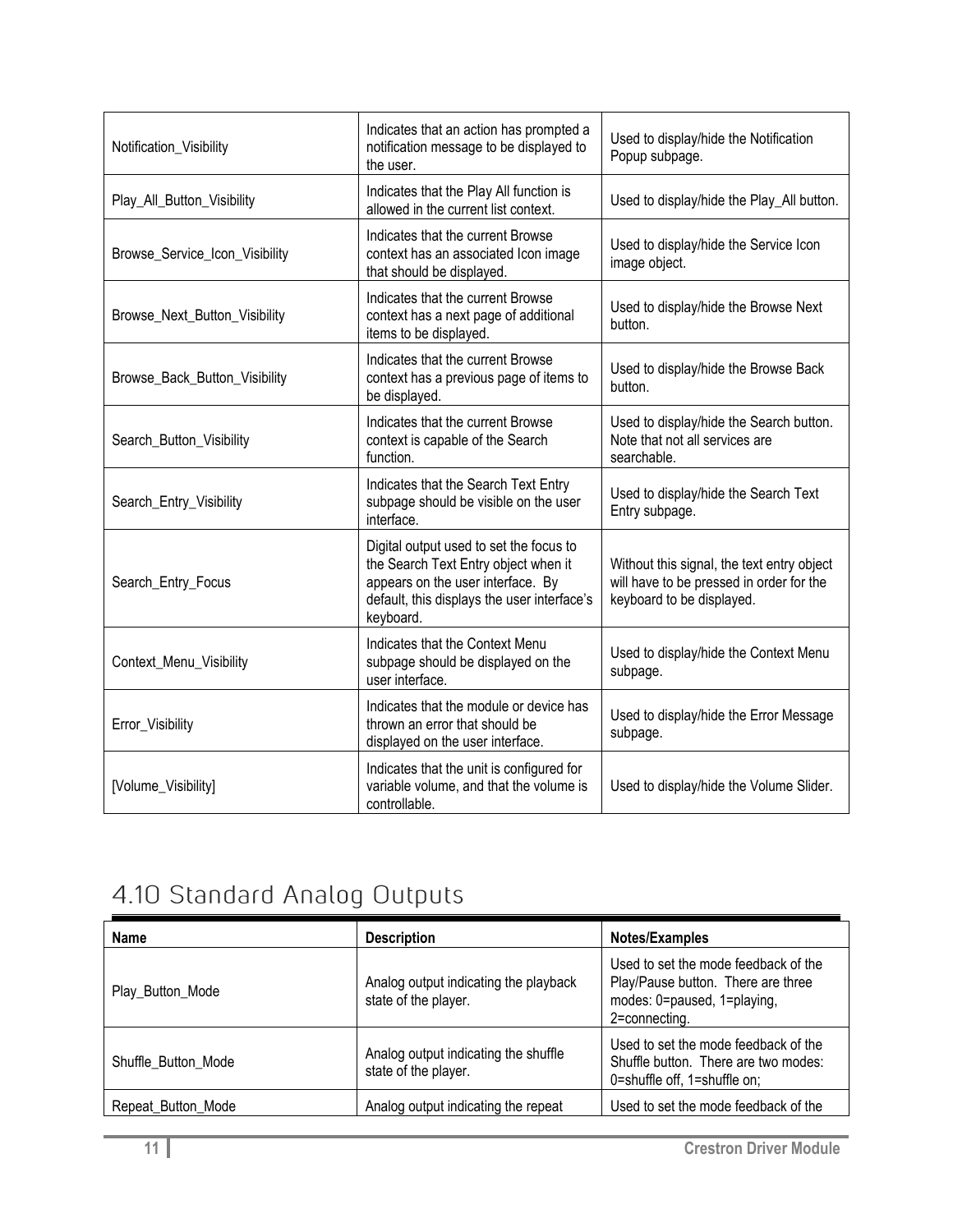|                   | state of the player.                                                          | Repeat button. There are three modes:<br>0=repeat all, 1=repeat track, 2=repeat<br>off.                                                                                                              |
|-------------------|-------------------------------------------------------------------------------|------------------------------------------------------------------------------------------------------------------------------------------------------------------------------------------------------|
| Track_Progress    | Analog output indicating the current<br>track's playback progress percentage. | Used to display the track progress<br>percentage gauge. Visibility is<br>determined by the<br>Track_Length_Visibility digital output<br>because not all playback states support<br>the progress bar. |
| [Volume_Feedback] | Analog feedback indicating the player's<br>current volume.                    | Value range: 0-100% or 0-65535d.<br>Optional signal. Note volume feedback<br>should not be displayed if the unit is<br>configured for fixed volume.                                                  |

## <span id="page-11-0"></span>4.11 Standard Serial Outputs

| <b>Name</b>             | <b>Description</b>                                                                                               | Notes/Examples                                                                                                                          |
|-------------------------|------------------------------------------------------------------------------------------------------------------|-----------------------------------------------------------------------------------------------------------------------------------------|
| [Player_Name]           | Serial feedback containing the name of<br>the player that the module is currently<br>controlling.                | Optional signal.                                                                                                                        |
| Main_List_Title         | Indicates the current mode (or service<br>when in Browse mode).                                                  |                                                                                                                                         |
| Now_Playing_TitleX      | Serial feedback for displaying current<br>playback information.                                                  | Titles 2 & 3 may be blank in certain<br>playback scenarios.                                                                             |
| Status_Image_Url        | Serial feedback containing the URL for<br>the Now Playing image associated with<br>the current track or station. |                                                                                                                                         |
| Station_Image_Url       | Serial feedback containing the URL for<br>the Now Playing image associated with<br>the current station.          | If the currently playing service is not a<br>station, the service's icon will be output<br>here instead.                                |
| Service_Name            | Indicates the currently playing service<br>name.                                                                 |                                                                                                                                         |
| Track Current Time      | Indicates the currently playing track's<br>elapsed time.                                                         | Visibility is determined by the<br>Track_Length_Visibility digital output<br>because not all playback states support<br>track progress. |
| Track_Total_Time        | Indicates the currently playing track's<br>total time.                                                           | Visibility is determined by the<br>Track_Length_Visibility digital output<br>because not all playback states support<br>track progress. |
| Skip_Count              | Indicates the number of remaining Skips<br>allowed with the current service, if<br>applicable.                   | The Skip_Count_Visibility signal<br>indicates whether or not this feedback<br>signal should be displayed.                               |
| Browse_Service_Icon_Url | Serial feedback containing the URL for<br>the service that the Browse context the<br>currently focused on.       | The Browse_Service_Icon_Visibility<br>signal is used to display the Browse<br>service icon image object.                                |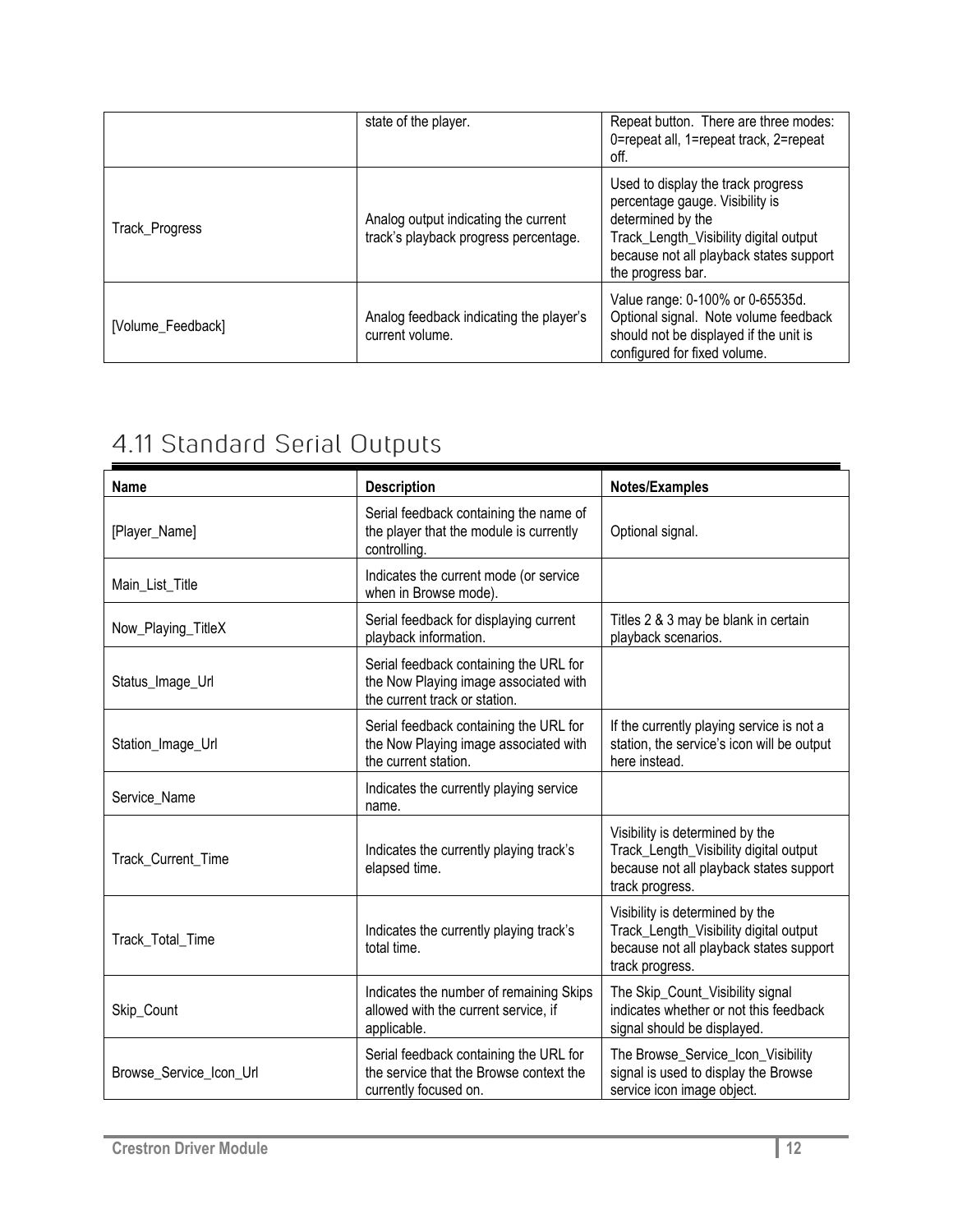| Search Text Feedback | Serial feedback for the text that should<br>populate the Search Text Entry object.                                    | This signal is only used to clear the<br>displayed text when the Search_Clear<br>button is pressed. |
|----------------------|-----------------------------------------------------------------------------------------------------------------------|-----------------------------------------------------------------------------------------------------|
| Error_Message        | Serial feedback indicating that the<br>player or module has thrown an error to<br>be displayed on the user interface. | The Error_Visibility signal indicates that<br>there is an error to be displayed.                    |

#### <span id="page-12-0"></span>4.12 Main List Digital Outputs

| Name                           | <b>Description</b>                                                                                                 | Notes/Examples                                                                         |
|--------------------------------|--------------------------------------------------------------------------------------------------------------------|----------------------------------------------------------------------------------------|
| Main_List_Image_VisibilityXX   | Indicates that the corresponding Main<br>List item has an associated image that<br>should be displayed.            | Used to the display/hide the image<br>object for the corresponding Main List<br>Item.  |
| Main List Context VisibilityXX | Indicates that the corresponding Main<br>List Item has an associated Context<br>Menu for additional functionality. | Used to display/hide the Context button<br>() for the corresponding Main List<br>Item. |

#### <span id="page-12-1"></span>4.13 Main List Analog Outputs

| Name                      | <b>Description</b>                                                                                  | Notes/Examples                                                                                                                 |
|---------------------------|-----------------------------------------------------------------------------------------------------|--------------------------------------------------------------------------------------------------------------------------------|
| Main_List_Scroll_To_Item  | Signal to control the scroll focus of the<br>Main List.                                             | Should be connected to the 'Scroll To<br>Item' input on the Main List Subpage<br>Reference List Smart Object extender.         |
| Main_List_Number_of_Items | Indicates the number of items that the<br>Main List contains in the current<br>mode/browse context. | Should be connected to the 'Set Number<br>of Items' input on the Main List Subpage<br>Reference List Smart Object extender.    |
| Main_List_Type_ItemXX     | Sets the mode feedback for the<br>corresponding Main List Item.                                     | There are 10 modes: 0=link, 1=audio,<br>2=artist, 3=composer, 4=album,<br>5=playlist, 6=track, 7=text, 8=section,<br>9=folder. |

#### <span id="page-12-2"></span>4.14 Main List Serial Outputs

| <b>Name</b>                | <b>Description</b>                                                                       | Notes/Examples |
|----------------------------|------------------------------------------------------------------------------------------|----------------|
| Main List Text1 ItemXX     | Serial feedback for the primary<br>description of the corresponding Main<br>List Item.   |                |
| Main List Text2 ItemXX     | Serial feedback for the secondary<br>description of the corresponding Main<br>List Item. |                |
| Main_List_Image_Url_ItemXX | Serial feedback containing the image                                                     |                |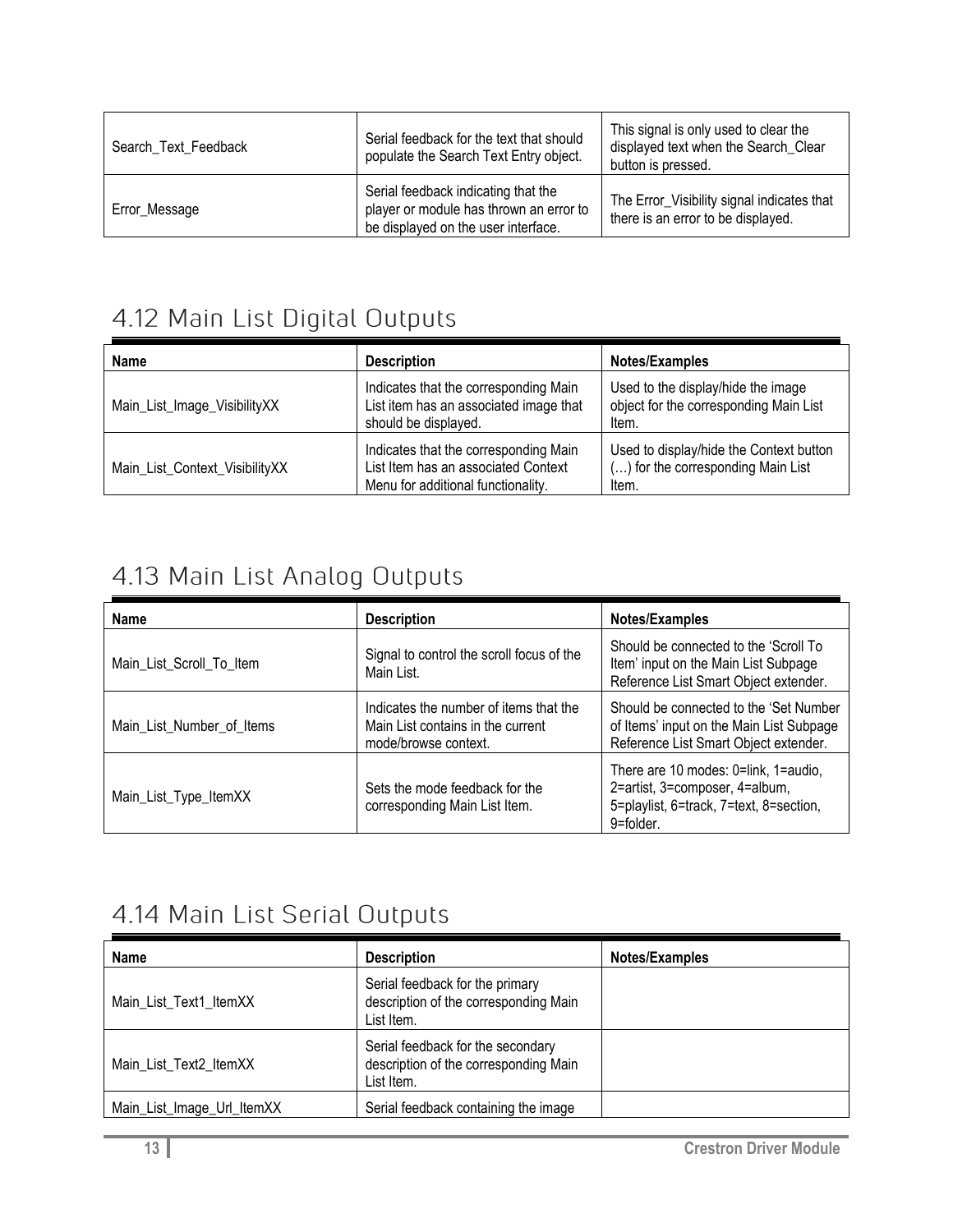| url<br>List<br>Mair<br>tor<br>me<br>amo<br>GOL.<br>וי -<br>ו ההי<br>Item. |  |
|---------------------------------------------------------------------------|--|
|                                                                           |  |

#### <span id="page-13-0"></span>4.15 Context Menu List Analog Outputs

| <b>Name</b>                       | <b>Description</b>                                                                              | <b>Notes/Examples</b> |
|-----------------------------------|-------------------------------------------------------------------------------------------------|-----------------------|
| Context Menu List Number of Items | Indicates the number of items that the<br>Context Menu List contains in the<br>current context. |                       |

#### <span id="page-13-1"></span>4.16 Context Menu List Serial Outputs

| <b>Name</b>                   | <b>Description</b>                                                                              | <b>Notes/Examples</b> |
|-------------------------------|-------------------------------------------------------------------------------------------------|-----------------------|
| Context_Menu_List_Text_ItemXX | Serial feedback for the function<br>description of the corresponding<br>Context Menu List Item. |                       |

## <span id="page-13-2"></span>5.0 Using The Crestron Driver

(Coming Soon)

## <span id="page-13-3"></span>6.0 Support

For technical support issues, contact Bluesound technical support at [http://support.bluesound.com](http://support.bluesound.com/) or email [support@bluesound.com.](mailto:support@bluesound.com)

## <span id="page-13-4"></span>7.0 Known Issues

#### The following issues are known to exist.

| <b>Driver</b><br><b>Version</b> | <b>Issue</b>                                                                                                                                                                                                                                                                 | Workaround |
|---------------------------------|------------------------------------------------------------------------------------------------------------------------------------------------------------------------------------------------------------------------------------------------------------------------------|------------|
| All                             | Currently, it is not recommended to use the KKBox service with this<br>module. There are problems with the multi-byte characters that are<br>often returned by this service. These responses have been seen<br>to 'corrupt' the text within the Main List and make the items | None       |